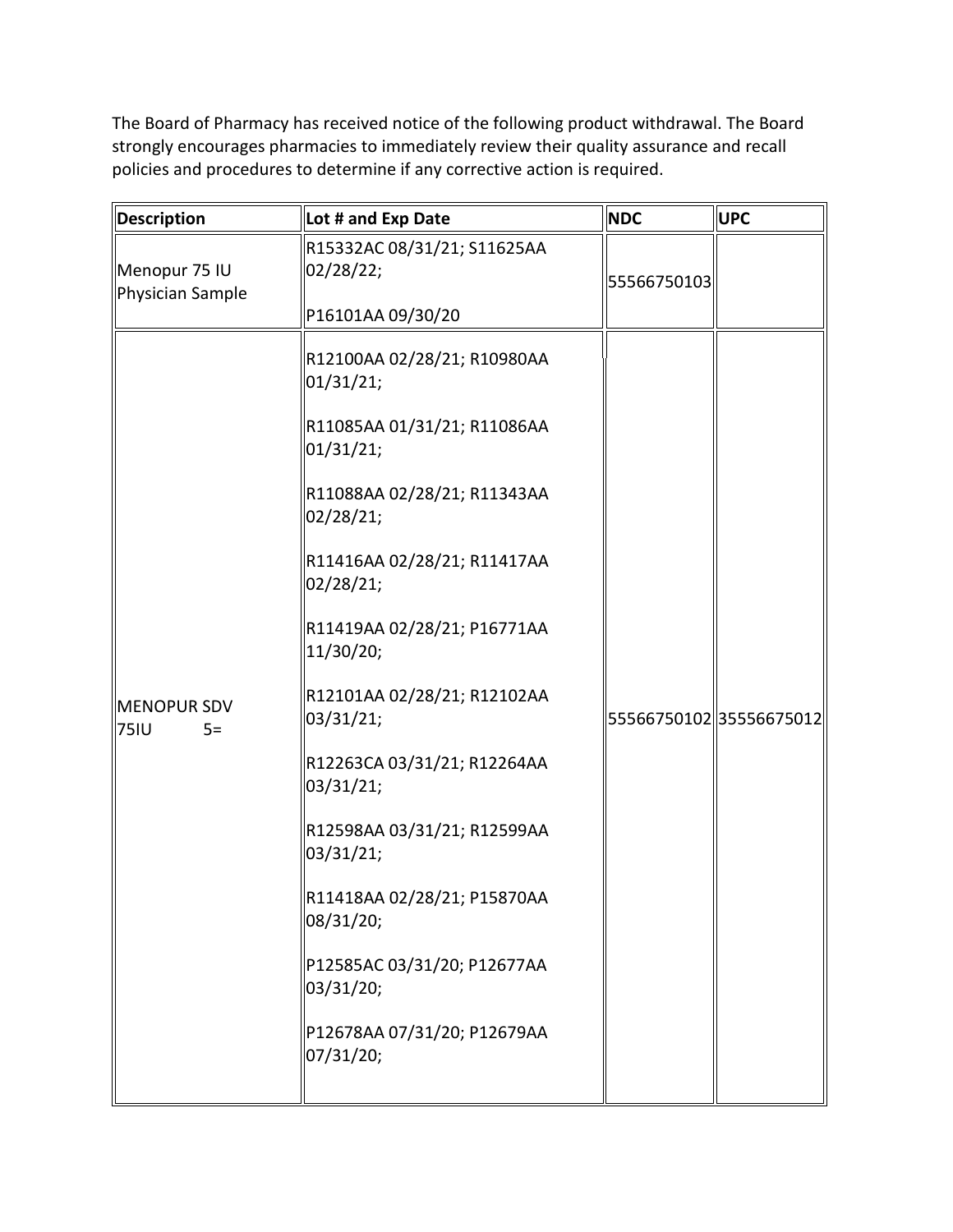| Description | Lot # and Exp Date                       | <b>NDC</b> | <b>UPC</b> |
|-------------|------------------------------------------|------------|------------|
|             | P12680EA 07/31/20; P15461AA              |            |            |
|             | 07/31/20;                                |            |            |
|             | R10624AA 01/31/21; P15463AA              |            |            |
|             | 08/31/20;                                |            |            |
|             | R10623AA 01/31/21; P15872AA              |            |            |
|             | 08/31/20;                                |            |            |
|             |                                          |            |            |
|             | P16099AA 08/31/20; P16100AA<br>09/30/20; |            |            |
|             |                                          |            |            |
|             | P16101AC 09/30/20; P16248AA              |            |            |
|             | 09/30/20;                                |            |            |
|             | P16770AA 11/30/20; R12860AA              |            |            |
|             | 07/31/21;                                |            |            |
|             | P15462AA 08/31/20; S11620AA              |            |            |
|             | 02/28/22;                                |            |            |
|             | R16770AA 10/31/21; R17019AA              |            |            |
|             | 10/31/21;                                |            |            |
|             |                                          |            |            |
|             | R17020AA 11/30/21; R17148AA<br>11/30/21; |            |            |
|             |                                          |            |            |
|             | S11615AA 02/28/22; S11616AA<br>02/28/22; |            |            |
|             |                                          |            |            |
|             | S11617AA 02/28/22; R12858AA              |            |            |
|             | 04/30/21;                                |            |            |
|             | S11619AA 02/28/22; R16405AA              |            |            |
|             | 10/31/21;                                |            |            |
|             | S11621AA 02/28/22; S11623AA              |            |            |
|             | 02/28/22;                                |            |            |
|             |                                          |            |            |
|             | S12026AA 03/31/22; S12413AA<br>03/31/22; |            |            |
|             |                                          |            |            |